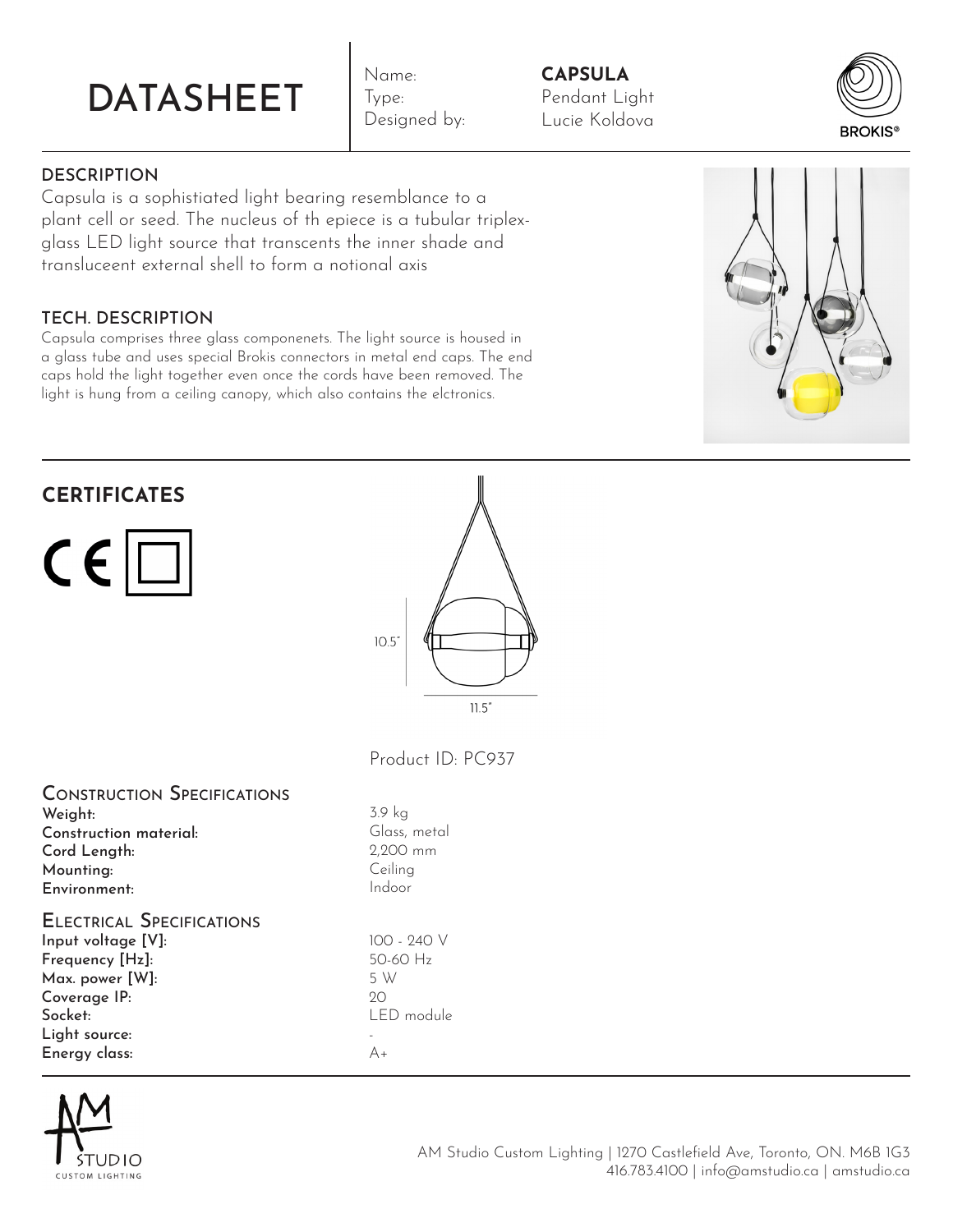



AM Studio Custom Lighting | 1270 Castlefield Ave, Toronto, ON. M6B 1G3 416.783.4100 | info@amstudio.ca | amstudio.ca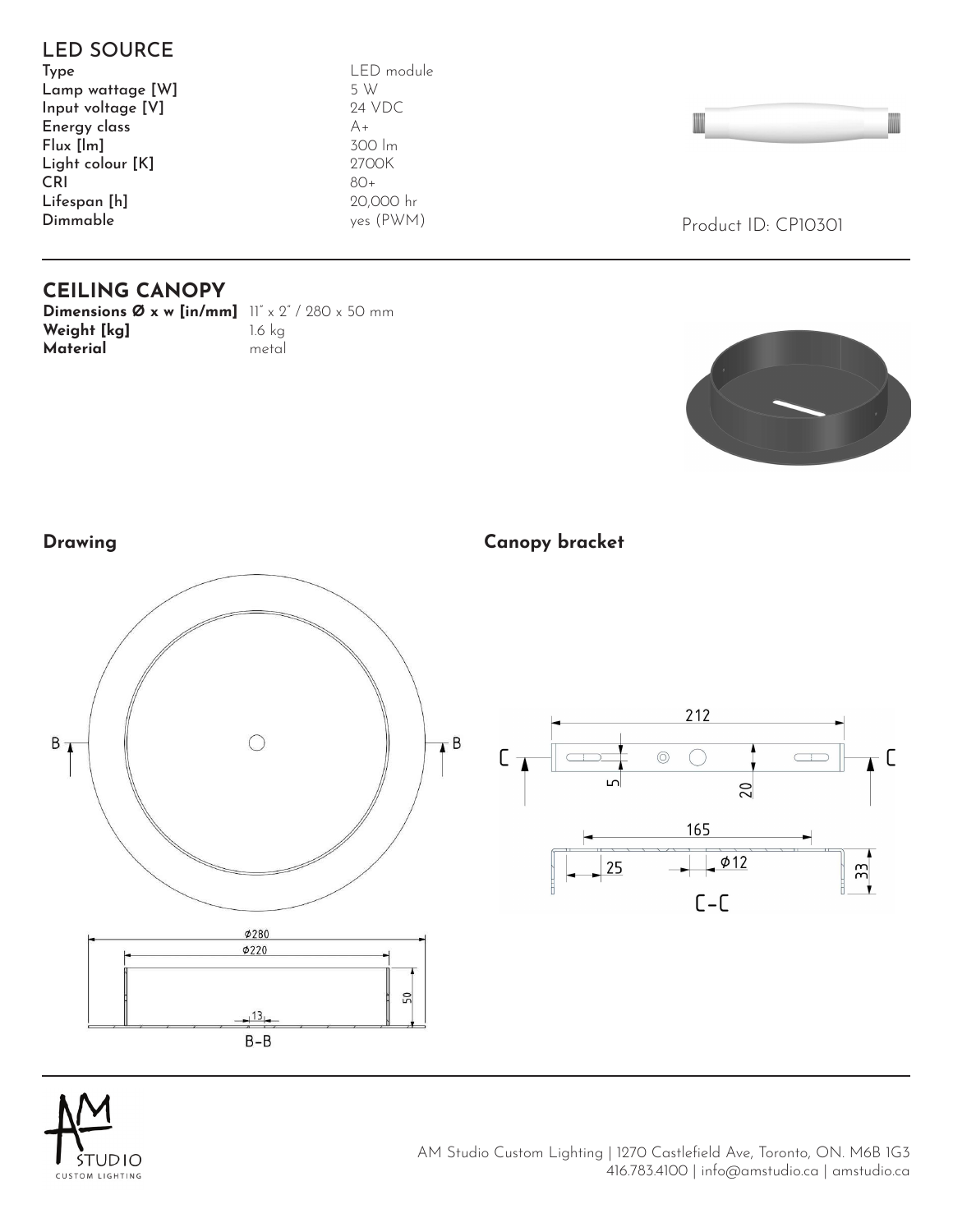# **PRODUCT DETAILS**

#### **Glass Colour**

| Transparent glass              | CGC <sub>23</sub> |
|--------------------------------|-------------------|
| Smoke grey - transparent glass | CGC516            |
| Opaline - transparent glass    | CGC <sub>38</sub> |
| Amber - transparent glass      | <b>CGC515</b>     |
| Yellow - transparent glass     | CGC45             |
| Violet - transparent glass     | <b>CGC669</b>     |
| Red - transparent glass        | CGC <sub>45</sub> |
| Light Blue - transparent glass | <b>CGC544</b>     |
| Orange - transparent glass     | <b>CGC157</b>     |
| Pearl Grey - opaline glass     | CGC1916           |

#### **Glass Surface**

| Glossy Finish                     | (55)   |
|-----------------------------------|--------|
| l Acid-etched both side surface I | CSU881 |

#### **Inner Glass Colour**

| Transparent glass              | <b>CGCI682</b> |
|--------------------------------|----------------|
| Smoke grey - transparent glass | <b>CGCI685</b> |
| Opaline - transparent glass    | CGCI749        |
| Amber - transparent glass      | CGC686         |
| Yellow - transparent glass     | CGC681         |
| Violet - transparent glass     | <b>CGCI683</b> |
| Red - transparent glass        | <b>CGC1913</b> |
| Light Blue - transparent glass | <b>CGC1912</b> |
| Orange - transparent glass     | <b>CGCI938</b> |
| Pearl Grey - opaline glass     | CGCI1914       |

#### **Inner Glass Surface**

| Acid-etched both side surface | CGSUI905 |
|-------------------------------|----------|
| Glossy surtace                | JI906    |

#### **Body Finishes**

| Silver anodized | $\bigcap$ $\bigcap$ $\bigcap$ $\bigcap$<br>$\smallsmile\smallsmile\smallsmile$ |
|-----------------|--------------------------------------------------------------------------------|
| Black anodized  | <b>CCS1948</b>                                                                 |

#### **Canopy Finishes**

| Iron - Black matte powder coating           | CCSC619 |
|---------------------------------------------|---------|
| Iron - White matte powder coating   CCSC618 |         |

#### **Connection method**

| Brokis connector           | CCM1019    |
|----------------------------|------------|
| <b>Cable Colour</b>        |            |
| Textile cable - black      | CFCI 519   |
| Textile cable - light grey | CECI 1918. |